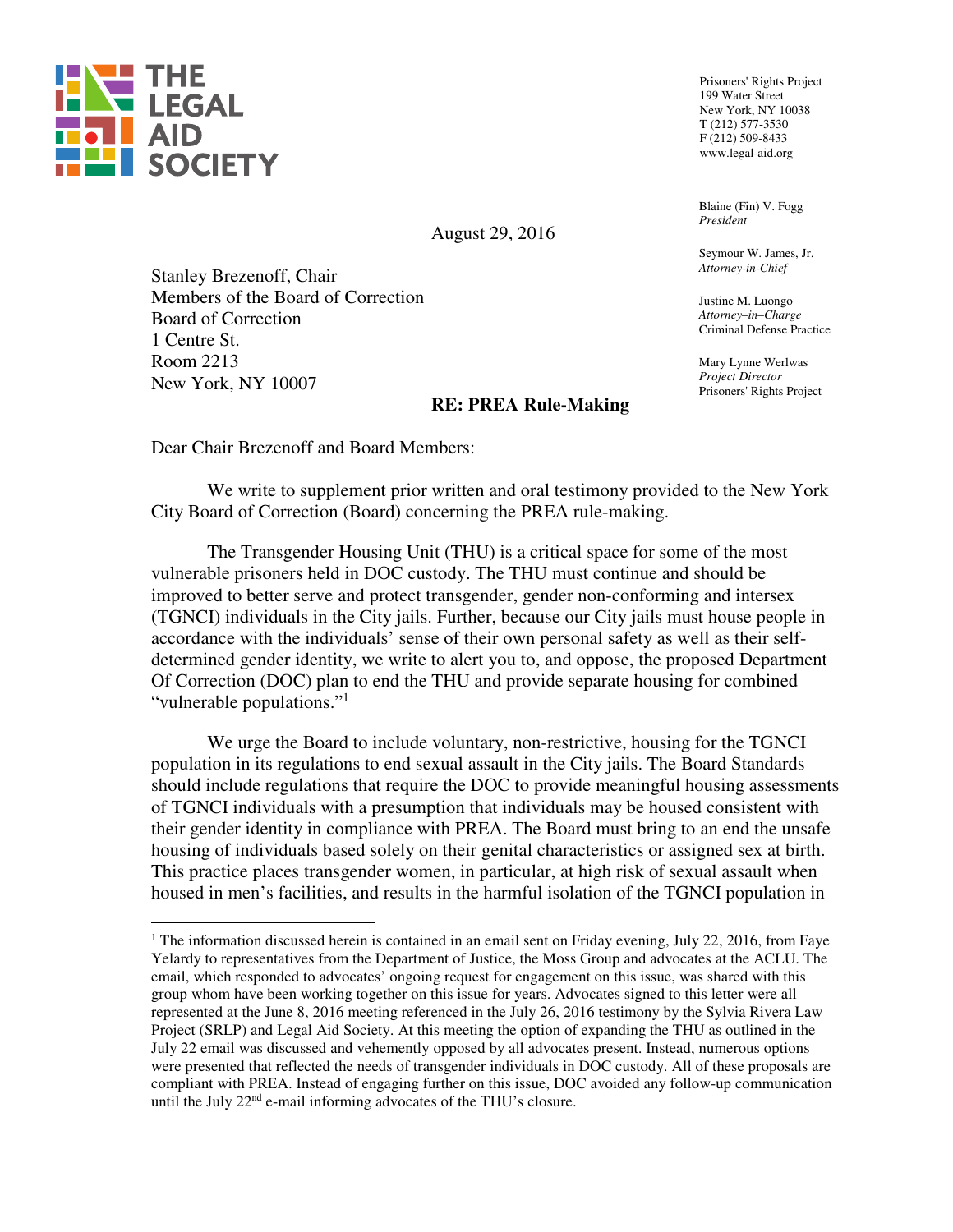the City jails. The current DOC proposal to close the THU fails to address the needs of the TGNCI community and demonstrates why the Board must take action through the rulemaking process to do so.

The DOC has communicated to us its plan to end the THU, a unit that was supposed to provide a safe alternative to men's general population housing for transgender women. DOC claims to be doing so because the THU is, they suggest, out of compliance with Federal PREA standards prohibiting separate units based solely on LGBTI status.<sup>2</sup> However, not only does this ignore the fact that the THU is voluntary housing—and so does not violate PREA—but the plan does not incorporate the PREA standard which provides that a transgender or intersex person's own views with respect to his or her own safety must be given "serious consideration" (§5-18(e)) and that the Department must consider on a case-by-case basis whether a program or housing assignment—including assignment to a men's or women's facility—would ensure the individual's health and safety and would present current management or security problems  $(\S 5{\text -}18(c))^3$ . The closure of the THU suggests that the DOC is willing to walk away from the only reform that has meaningfully addressed the unique safety needs of the TGNCI population and instead adopt what amounts to a new form of protective custody housing.

## The DOC Plan to End the Transgender Housing Unit (THU)

The DOC reports that it intends to provide separate housing for "vulnerable populations" that will include: "gay and bisexual men and women, non-English speaking inmates, partially physically disabled inmates, transgender men, gender non-conforming ("GN") inmates, those younger or new to detention," and others who also "can benefit from a unit with more supervision and less potential for contact with physically or sexually aggressive" individuals.<sup>4</sup> In addition to being completely unfeasible, there has been absolutely no rational basis offered for combining these categories of persons in custody nor could there be. And perhaps most importantly, we can see no difference between this unit and all of the other protective custody units the Department has repeatedly created and

 $\overline{a}$ 2 The DOC also suggests that the *Nunez* Consent Judgment requirements, that DOC ensure the health and safety of vulnerable individuals in City custody, influences the need to create this new unit (and disband the THU). The Legal Aid Society is class counsel in *Nunez,* and can emphatically state that nothing in *Nunez* requires DOC to end the THU nor create this new unit.

 $3$  Prior testimony reflects the adverse effects of incorrect housing placement and the heightened risk of sexual abuse that results from housing TGNCI individuals solely on the basis of genitalia. See, e.g. 7/26/16 SRLP Testimony, 7/26/16 Legal Aid Society Testimony and the many personal testimonies provided at the hearing on 7/26/16 by currently and formerly incarcerated TGNCI individuals.

<sup>&</sup>lt;sup>4</sup> The DOC email does not provide any explanation of what is meant by "young people" nor does it explain how genders will be separated between such units. We assume that the new unit does not include the 16-17 year old adolescent population. However, the DOC may intend to co-mingle the young adult population (18- 21 year olds) with older inmates. Which raises the concern that even "young" transwomen will be housed with men. The creation of this unit does not address the needs of transgender youth and does not resolve the DOC failure to accept all women, including transwomen as women for the purpose of housing and protections from sexual assault.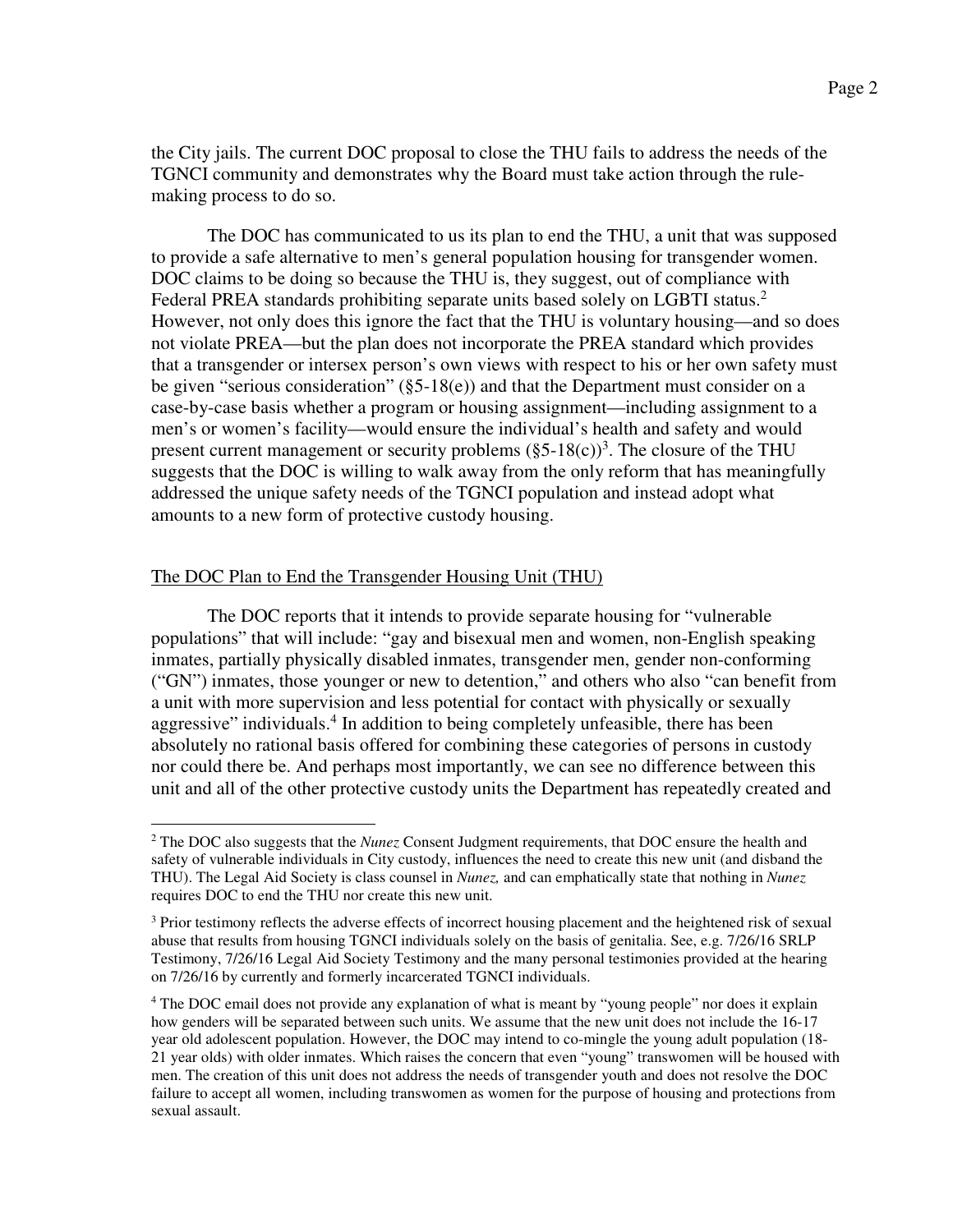which have without fail, been completely inadequate at meeting the safety and health needs of transgender prisoners.

Since this idea was floated to the group of Advocates signed below, several organizations made sure to speak to people currently or formerly incarcerated in the THU. The Sylvia Rivera Law Project (SRLP) asked individuals on four different occasions between the June 8th meeting and the July 26th hearing "if the THU was to be combined with another identity group, who would make the most sense and help you feel the safest?" One individual wrote in response that "as long as they want to mix us with men, it doesn't matter who the men are." It seems clear that no transgender woman who currently chooses the THU for safety would feel safe under this proposed scheme. Indeed, the very purpose of the unit is to create a unit for women who are already forced into a men's facility against their will. To add in "other vulnerable groups" is to completely undermine the purpose of the unit. Another, whose testimony was submitted as Appendix J in the July 26, 2016 SRLP testimony wrote that "I feel that all prisons should have a housing unit for trans people." A woman whose testimony was submitted as Appendix C wrote 'I think that its best that we have trans housing [...] It's a benefit for us trans women to be around each other and not isolated. Some of us don't have family during incarceration, and our trans community helps one another." Yet another, whose testimony was submitted as Appendix K wrote that "Transgender housing is needed to help us, to keep us out of harm's way, to keep us from being used sexually by other inmates and officers." In response to every survey, SRLP heard the resounding response that unless trans women were being housed with the nontransgender women at Rose M. Singer it made no sense to house people who are women with men.

The closure plan as outlined by DOC in the July  $22<sup>nd</sup>$  e-mail includes a "goal" of "steady" officers assigned to the specialized unit who have "extra" training that will include working with LGBTI and gender-nonconforming individuals. The e-mail offers no detail on what this training will encompass, or whether such "extra" training will also theoretically be provided concerning working with persons with disabilities or others who also have specialized needs.<sup>5</sup> The plan promises "extra required tours" by a Captain or Tour Commander, ignoring the fact that such rounds are already required by PREA if needed to deter sexual abuse. There is no proposed regular presence for medical or mental health staff in the plan. The email includes only a statement that DOC will "encourage" their presence on the unit for "education or just checking in."

There is no indication that placement in the proposed unit to replace the THU will be voluntary. DOC simply states that placement will be "reassessed at least twice each year to comply with PREA" and that the full-time PREA Compliance Monitor will "ensur[e] that no one with sexual aggression backgrounds is housed in the unit." While PREA proscribes involuntary protective housing to protect persons from sexual abuse, we believe

 $\overline{a}$ 

<sup>&</sup>lt;sup>5</sup> Staff from the ACLU and SRLP have volunteered dozens of hours to train officers on issues impacting the transgender population and have already invested in the development of training curriculum. This training has already been provided and can continue to be used, and expanded upon, at no cost to DOC. If the unit is expanded to include a myriad of other populations, this focused training and its accomplishments will be lost.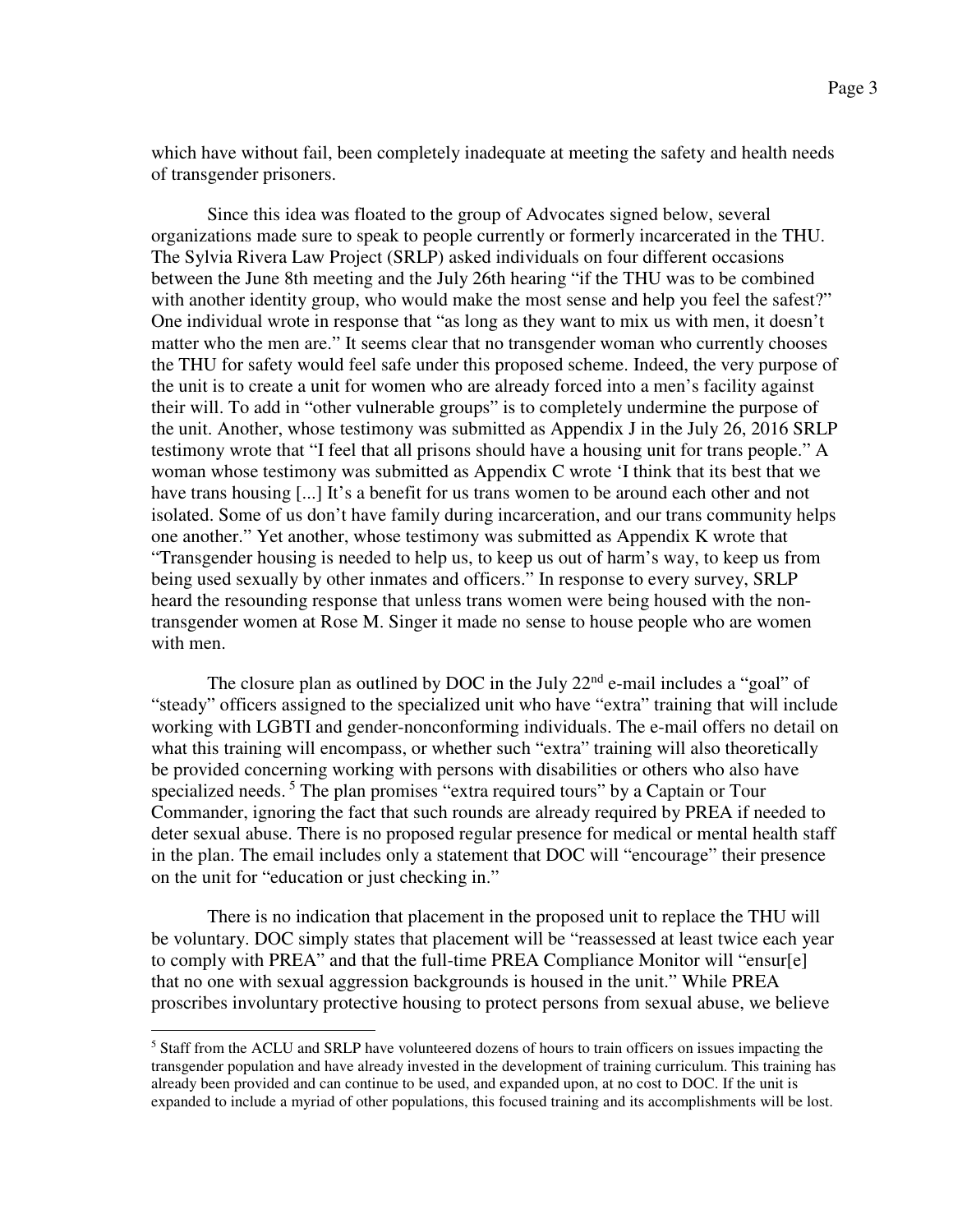this is simply an attempt to circumvent that requirement. Based on our experience to date, we expect this will be "called" a general population housing unit with persons assigned there as "voluntary" protective custody, but individuals will be told that it is the only safe choice. Regardless, the particular protections that were developed over years of collaboration between advocates and DOC will be lost. And the inevitable increase in violence against transgender individuals that will flow from the closure of the THU will deepen distrust of DOC.

DOC indicates that the PREA Compliance Manager will regularly poll individuals "on what is working, what is not and what suggestions they may have," and that DOC will "track and analyze incident data, inmate polling results, and staff feedback to make improvements that lead to the safest possible environment." However, there is no indication about what will be tracked or whether information will be used for improvements for any purpose other than increasing safety.<sup>6</sup>

The DOC does provide that transgender and intersex individuals will be offered the opportunity to shower separately, as is required by PREA. However, the minimal promises of a dedicated grievance box, grievance forms, PREA posters and promise of "outside information" are clear indications of just how little DOC intends to offer in what will likely be yet another restrictive setting in the City jails.<sup>7</sup> It is also little consolation that they intend to follow their existing obligations under federal law.

# Conclusions and Recommendations

As proposed, the DOC plan to close the THU appears to do no more than to create involuntary protective custody housing for extremely vulnerable populations without *any* regard to specialized need and without *any* promise to provide a non-restrictive and safe setting with necessary programming, medical and mental health care. Placing TGNCI individuals into the equivalent of protective custody is barred by the PREA Standards and the Board should adopt regulations that affirmatively prevent such an outcome.

The Board must:

 $\overline{a}$ 

• Adopt a rule which requires the presumption that all individuals will be voluntarily housed in a facility in accordance with their gender identity unless the DOC articulates, in writing, a clear and convincing reason why such housing would present a danger to staff or other incarcerated persons. A person's gender identity, assigned sex at birth or genital characteristics shall not constitute a clear and convincing reason under this standard.

<sup>6</sup> Tracking information to improve conditions is a good idea; this can and should be done within the *current* THU housing.

<sup>&</sup>lt;sup>7</sup> As noted in the July 26, 2016 testimony of SRLP, inability to pay bail, lack of family or loved ones who can easily visit in jail and being housed in an incorrect facility already serves to isolate and deprive incarcerated TGNCI individuals of community. 7/26/16 SRLP Testimony, page 4.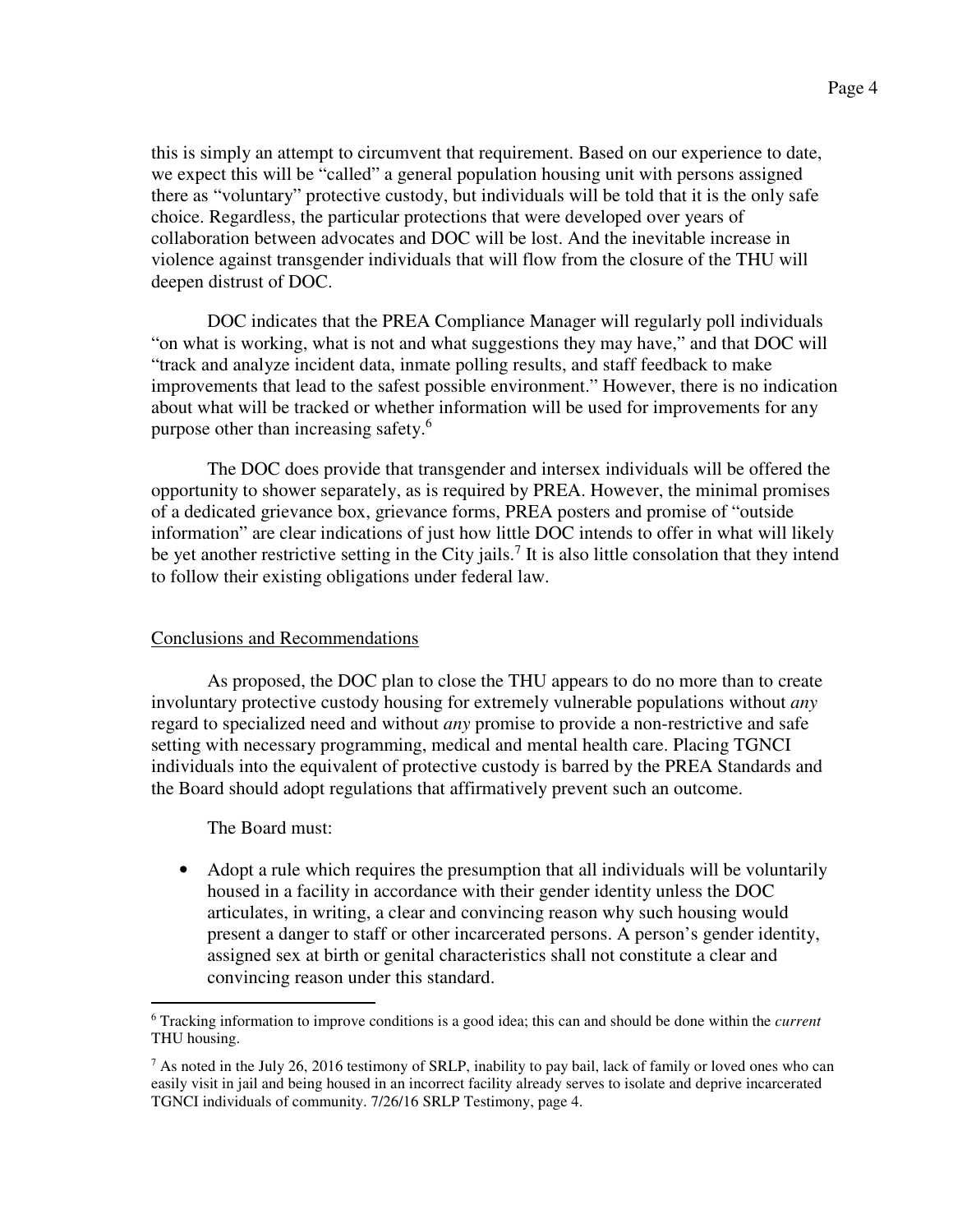- Adopt a rule that requires that DOC provide voluntary placement into an adolescent women's or women's units in a men's facility, for women housed in men's facilities. The rule should provide for access by adolescent women and women to such units regardless of pre-trial or sentence status.
- Adopt a rule that requires that DOC provide voluntary placement into an adolescent men's or men's unit in a women's facility, for men housed in women's facilities. The rule should provide for access by adolescent men and men to such units regardless of pre-trial or sentence status.<sup>8</sup> These units must provide access to the same programming, hygiene products, clothing, and other services and supplies that individuals would have access to if they were housed according to their gender identity.
- Adopt a rule which requires that the DOC is subject to anti-discrimination requirements similar or parallel to those found in Local Law No. 3 (2002), NY. Admin. Code §8-102(23)(guidance issued 12/15/2015) and 9 NYCRR §466.13 (2016) and that all staff are trained on LGBTQI/TGNCI competency in order to prevent discriminatory harassment and bias-based treatment of incarcerated individuals by DOC staff.
- Adopt rules that provide for sufficient Board oversight through reporting by DOC to the Board and regular periodic reviews by the Board of compliance with the adopted PREA Board Standards.
- Adopt reporting requirements for any dedicated men's unit in the women's facilities and dedicated women's unit in the men's facilities to track and record information that will permit improvements to conditions in the units and access to the units, including:
	- o The number of applications for the housing unit, the outcomes of the applications including reasons for denials, and information relevant to applicant's gender identity, age, and race;
	- o When and where applications originate, which will permit investigations (and comparisons) of housing units with no applications versus units with numerous applications;
	- o What programs are offered, and for each program: how frequently they meet, attendance, graduation, wait list and other data on use and utility.

 $\overline{a}$ 

<sup>&</sup>lt;sup>8</sup> Access to such a unit should not be unavailable due to age, pre-trial or sentence status. However, there may be a need to co-mingle groups that are ordinarily separated in order to avoid a unit that is default segregation because there are too few individuals within a specific status. Due to necessary separation of certain populations there will need to be access to such units in multiple settings particularly to keep adolescents separated from adults.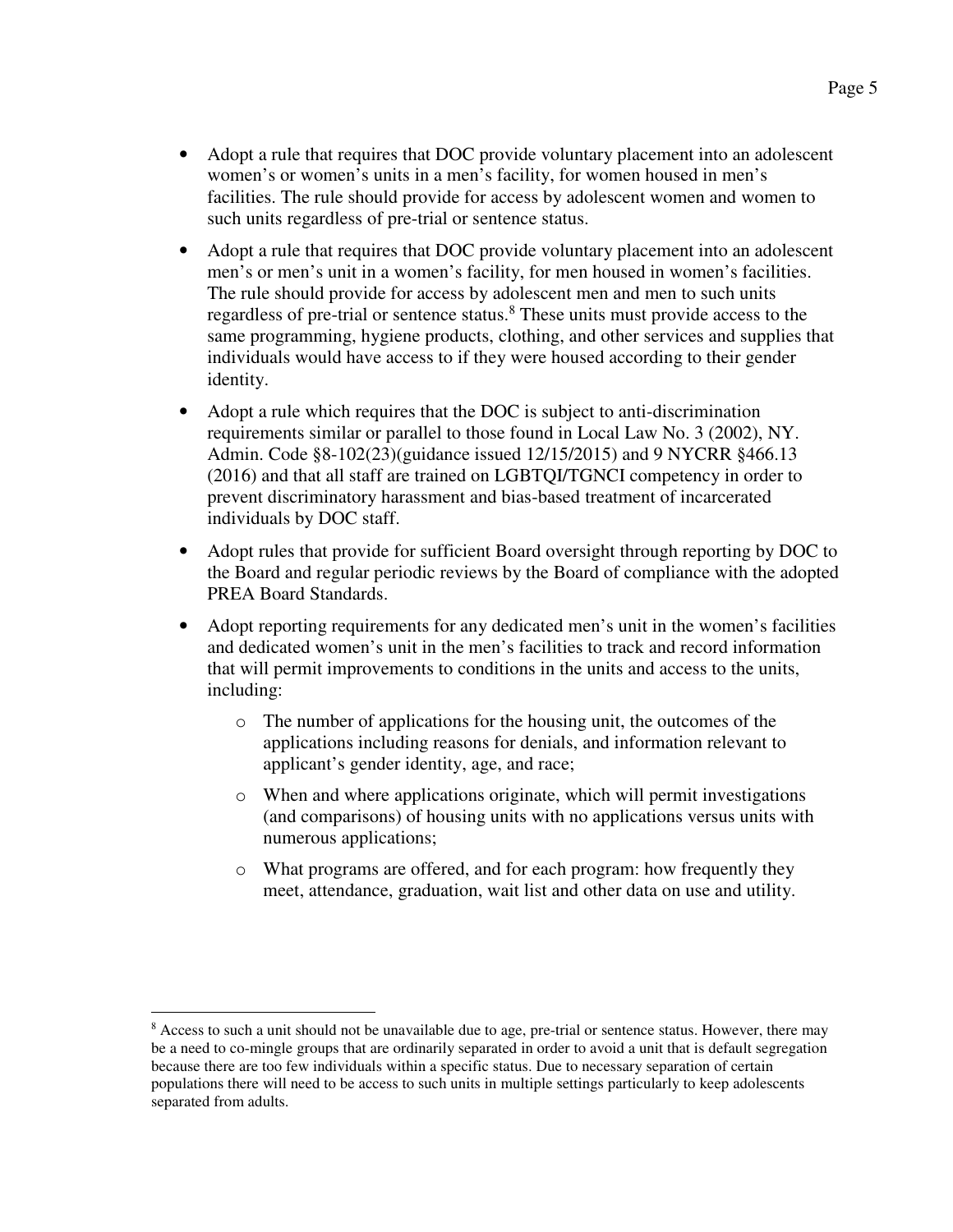Thank you for this opportunity to supplement prior written and oral testimony provided to the New York City Board of Correction (Board) concerning the PREA rulemaking.

Very Truly Yours,

KIMBERLY FORTE, Supervising Attorney LGBT Law and Policy Initiative DORI LEWIS, Supervising Attorney VERONICA VELA, Supervising Attorney Prisoners' Rights Project The Legal Aid Society 199 Water St. New York, NY (212) 577-3530

JUANA PAOLA PERALTA, Director, CHASE STRANGIO Outreach and Community Engagement Staff Attorney MIK KINKEAD **American Civil Liberties Union** Director, Prisoner Justice Project LGBT & AIDS Project Sylvia Rivera Law Project 147 West 24th St., 5th floor DEBORAH LOLAI New York, NY 10011 Client Advocate (212) 337-8550 The Bronx Defenders

JENNIFER J. PARISH Bronx, NY 10451 Director of Criminal Justice Advocacy (347) 842-1380 Mental Health Project ALISHA WILLIAMS BETH POWERS Staff Attorney Director Youth Justice Peter Cicchino Youth Project Children's Defense Fund – New York Urban Justice Center 15 Maiden Lane, Suite 1200 40 Rector Street, 9th Floor New York, NY 10038 New York, NY 10006 (212) 697-0882 (646) 602-5644

HEATHER L. BETZ Executive Director Supervising Attorney KELSEY DE AVILA, LMSW LGBTQ Law Project Jail Services Social Worker New York Legal Assistance Group Brooklyn Defender Services 7 Hanover Square, 18th Fl 177 Livingston Street, 7th Floor New York, NY 10004 Brooklyn New York 11201 (212) 613-5000 (718) 254-0700

360 East 161st Street

LISA SCHREIBERSDORF